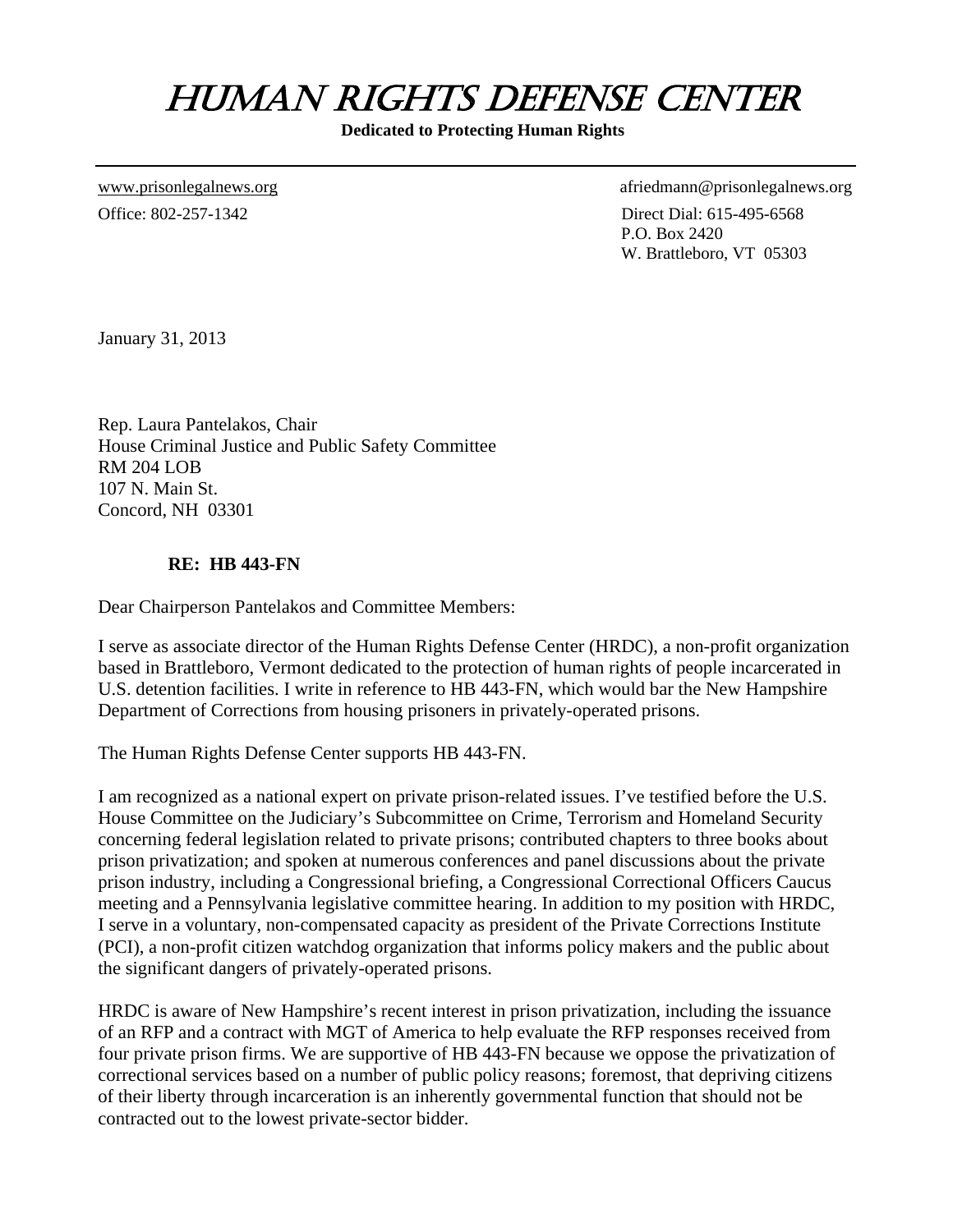Rep. Laura Pantelakos, Chair January 31, 2013 Page 2

Further, there are serious issues related to transparency and public accountability with privatized prisons. Public prisons are operated by public officials with the goal of ensuring public safety, and are accountable to members of the public. Private prisons, on the other hand, are operated by forprofit companies with the goal of generating profit, and are accountable to their shareholders and executives. A good demonstration of the difference between the public and private sectors in the corrections context is the applicability of public records laws.

On the federal level, privately-operated prisons are not subject to the Freedom of Information Act; similarly, many states do not extend their public records laws to private prisons. Thus, while the public can file records requests to learn about conditions and issues related to government-operated prisons, in many cases they are unable to file similar records requests when prisoners are housed in privately-managed facilities. In 2008, I filed a public records suit against Corrections Corporation of America (CCA) in Tennessee. CCA argued that although it performed the governmental function of housing state prisoners, it should not have to comply with the public records act. The Tennessee Court of Appeals held otherwise in *Friedmann v. CCA*, 310 S.W.3d 366 (Tenn.Ct.App. 2009); upon remand, CCA continued to argue that it should not have to produce certain documents that public agencies would have to produce, and filed another appeal. After 4 years this case remains pending because CCA does not want to be held accountable under the state's public records law.

States that have decided to utilize private prisons have done so due to a variety of reasons, often related to the cost savings that private prison companies claim can be achieved. There is extensive research on the cost effectiveness of prison privatization, and most credible studies – those not financed by the private prison industry or allies such as the Reason Foundation – have concluded that the claimed cost savings are at best equivocal. This is due to several factors.

A common mistake is to compare per diem rates between public and privately-operated prisons. Typically, private prisons do have lower average per diem rates, which lead some to conclude they are less expensive to operate. Comparing average per diem rates is misleading, however, because state prison systems typically hold prisoners who are more expensive to incarcerate than those housed in private facilities; the result is an apples-to-oranges comparison.

For example, state prisons usually hold maximum-security prisoners, death row prisoners, female prisoners, juveniles convicted as adults, and prisoners with serious medical and mental health needs, all of whom are more costly to incarcerate, while privatized prisons typically do not have similar populations. Thus, the average per diem costs at state-run prisons are skewed upwards while the per diem costs for private prisons are artificially lowered. Other expenses that should be taken into consideration include DOC central office administrative expenses – such as prisoner classification, contract monitoring, sentence calculation, and review of disciplinary and grievance decisions.

In fact, according to a 2010 report by the State Auditor's office in Arizona, when all relevant costs were considered, private prisons were actually *more* expensive to operate in that state. Whether private prisons achieve savings is addressed in more detail in the attached PCI policy brief.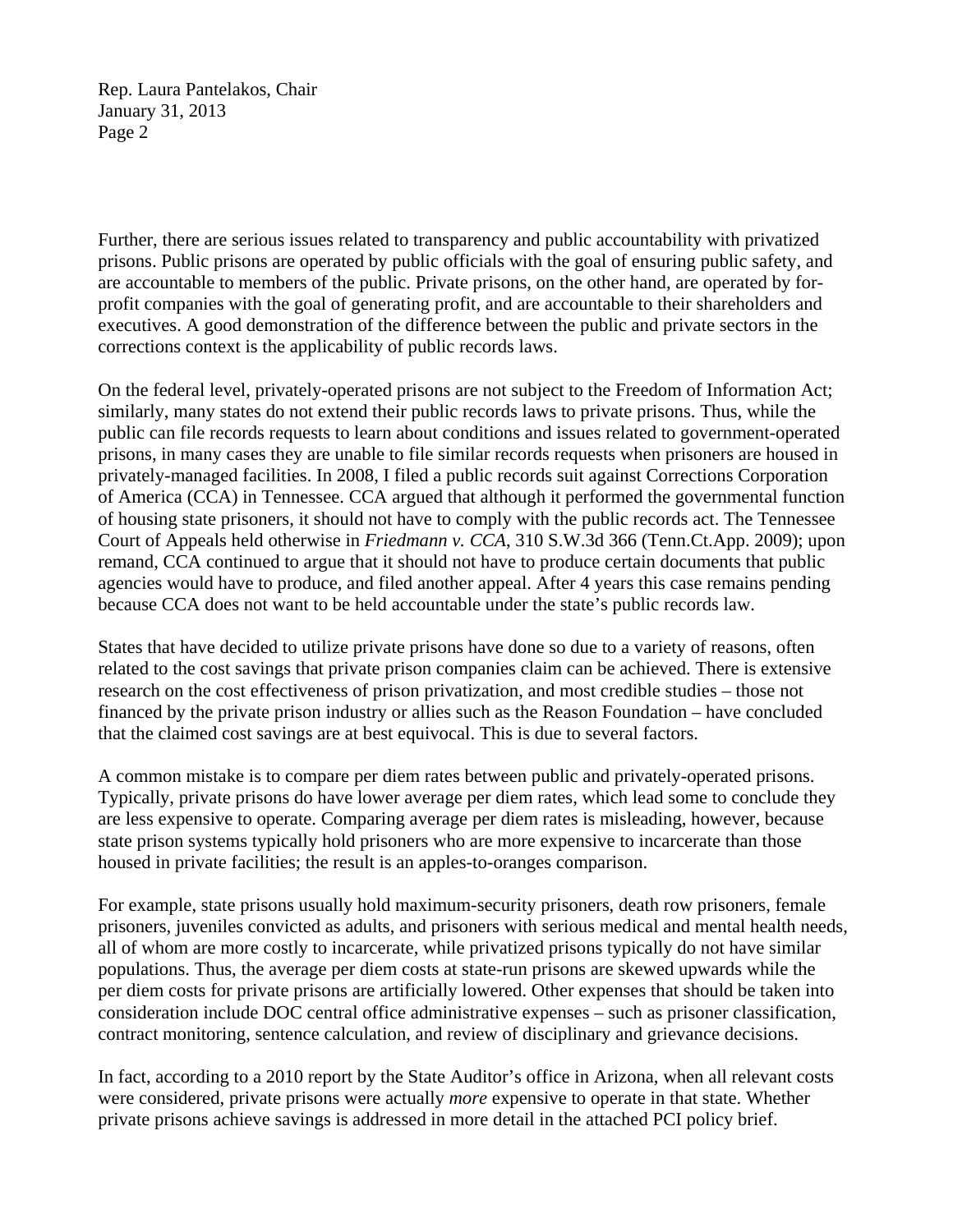Rep. Laura Pantelakos, Chair January 31, 2013 Page 3

Another factor that should be considered with respect to prison privatization is public safety. This is because the business model of the private prison industry, which has to cut costs (and thus corners) in order to generate profit, results in security deficiencies that lead to incidents such as escapes, riots, violence and assorted other problems. Private prisons tend to pay lower wages than in the public sector and provide fewer benefits and less training, which results in higher staff turnover – and, as a result, less experienced staff and greater institutional instability, which leads to adverse incidents such as violence and escapes. All four of the firms that submitted responses to New Hampshire's RFP issued last year – CCA, GEO Group, MTC and Hunt Companies (which includes LaSalle Corrections) – have extensive records of problems in other jurisdictions.

For example, the escape of three dangerous prisoners from an MTC-operated facility in Arizona in 2010 that resulted in a double homicide and nationwide manhunt. Or a May 2012 riot at the CCAoperated Adams County Correctional Facility in Mississippi, during which prisoners set fires, took hostages and murdered a CCA employee. Or GEO Group's April 2012 loss of three prison contracts in Mississippi, which occurred after a federal court issued a scathing order that cited systemic sexual abuse at the GEO-run Walnut Grove Youth Correctional Facility. LaSalle Corrections has been cited for failed inspections and a March 2012 escape at its Burnet County Jail in Texas. Just last week, 39 Ohio prisoners were returned to a state prison following multiple fights at the CCA-owned Lake Erie Correctional Institution that broke out on January 26 and 27.

Vermont has housed some of its prisoners in out-of-state private prisons for many years. Vermont prisoners protested and vandalized their housing unit at the CCA-run West Tennessee Detention Facility in May 2010, leading prison staff to use chemical agents to regain control. "The complaints we hear [are] that there is no programming, no counseling, no industry and no education" at the CCA prison, stated Vermont Defender General Matthew Valerio, according to a *Times Argus* article. In May 2009, the Vermont Department of Corrections removed all its prisoners from the privatelyoperated Perry County Detention Center, citing inadequately trained staff, poor security and inmateon-inmate violence. Other prior incidents have included the sexual abuse of Vermont prisoners at the CCA-operated Marion Adjustment Center in Kentucky, and prisoners rioting at another CCA Kentucky facility; the latter incident resulted in a \$10,000 fine against the company.

As a result of Vermont's experience with privately-operated prisons, Vermont State Rep. Suzi Wizowaty has introduced legislation, H.28, that would prohibit the state from housing prisoners in privatized facilities.

Given that cost savings through prison privatization are equivocal and subject to debate, that the goal of private prisons is to generate profit rather than ensure public safety, and that public safety may be placed at risk based on the past track records of private prison firms, there is no apparent need – or advantage to the state or taxpayers – to utilize private prisons in New Hampshire. Thus, HB 443-FN would benefit the state by ensuring that state and county prisoners are solely held in governmentoperated correctional facilities that serve the public interest and are accountable to the public, unlike prisons managed by private companies, which have the goal of generating profit and are accountable to their shareholders and corporate executives.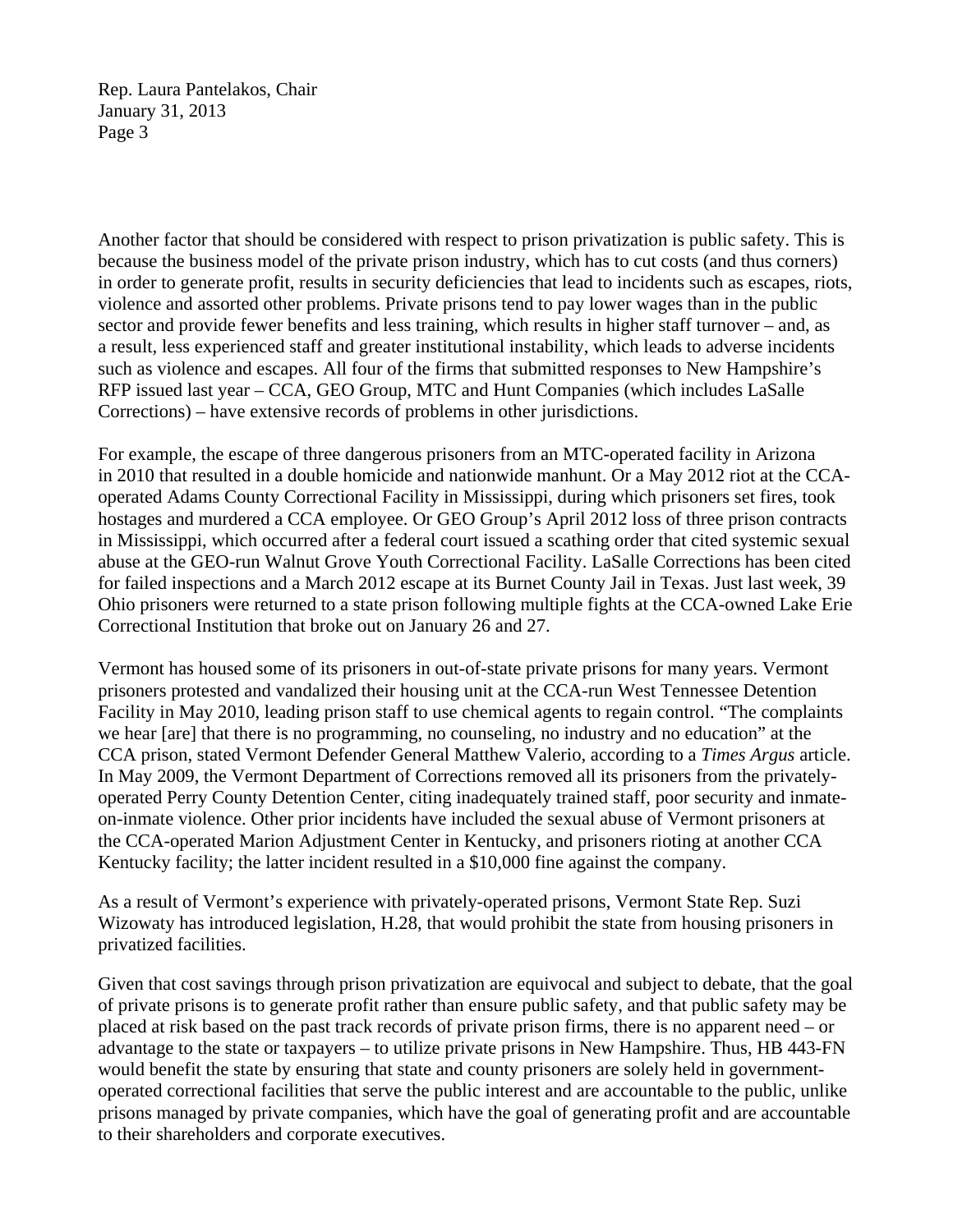Rep. Laura Pantelakos, Chair January 31, 2013 Page 4

In the interest of full disclosure, beyond my extensive research into prison privatization, which resulted in the book chapters and many other reports and articles I have authored, as well as my testimony before a Congressional subcommittee, etc., my knowledge about private prisons stems from empirical experience, as I was incarcerated at a CCA-operated facility myself in the 1990s prior to my release in 1999. I therefore know how private prisons operate both from an insider's perspective as well as that of an outside expert. Although some may question the messenger, the message concerning the risks posed by private prisons is clear.

In closing, I am attaching a PCI Fact Sheet on private prisons that summarizes some of the points that should be considered with respect to the private prison industry, including those mentioned above as well as the fact that several studies have found that prisoners released from privatelyoperated facilities have higher recidivism rates.

Please contact me should you require any additional information that I may be able to provide.

Sincerely,

Alex Friedmann Associate Director, HRDC

Enclosures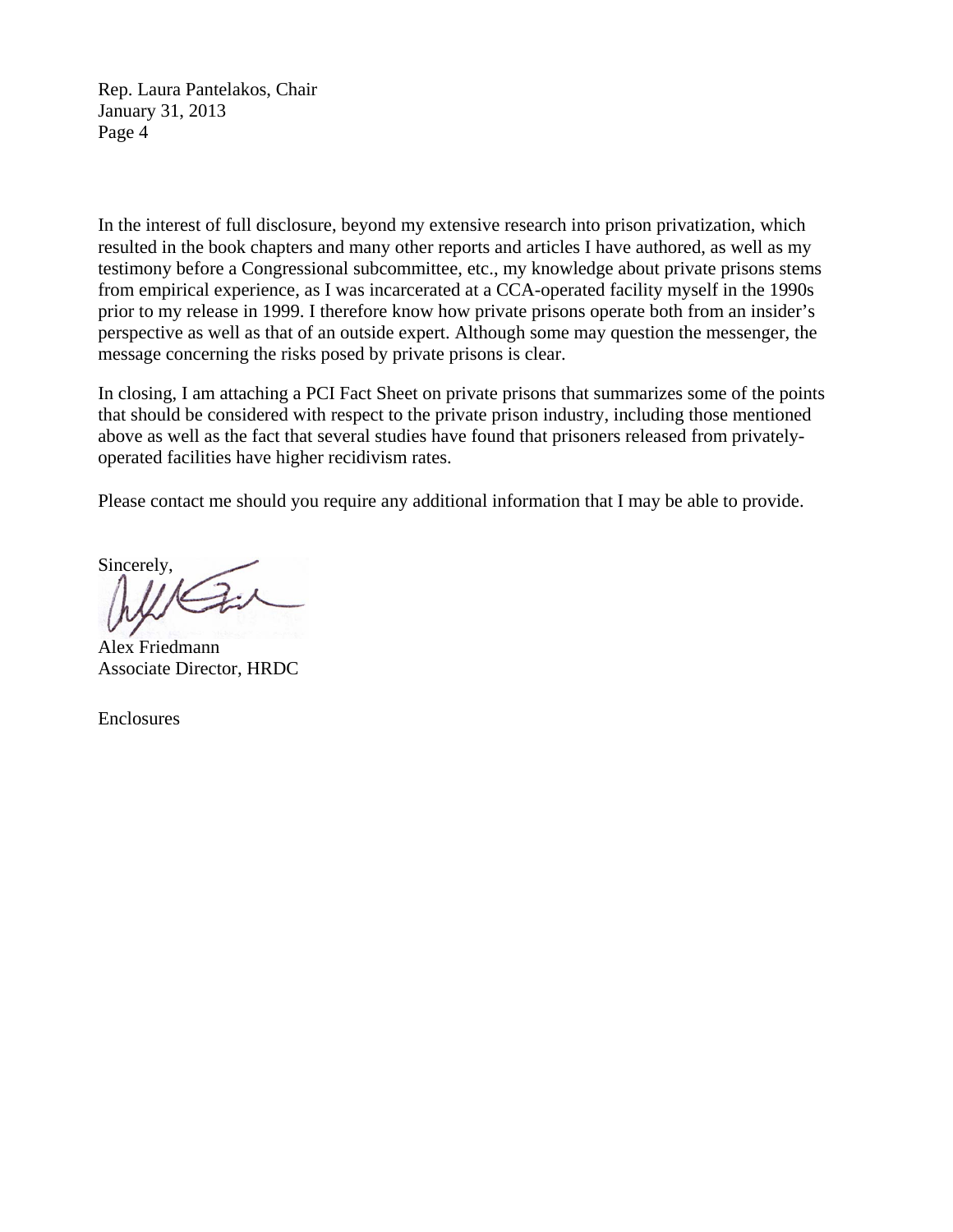# Private Corrections Institute, Inc.

January 2012

### **POLICY BRIEF**

### **DO PRIVATE PRISONS SAVE MONEY?**

### **Summary:**

The research on cost savings through prison privatization, dating back to a 1996 report by the U.S. Government Accountability Office, is equivocal. Some studies have shown savings while others indicate that private prisons are actually more expensive when all relevant cost factors are considered. Many of the studies that have found savings through privatization were funded by the private prison industry or organizations that receive funding from private prison companies. Most independent studies have determined that cost savings are inconclusive at best and illusory at worst. Even assuming that private prisons save money for taxpayers (e.g., that such savings do not go toward corporate profits), we get what we pay. Do we really want to be outsourcing the incarceration and supervision of dangerous prisoners to the *lowest bidder*?

### **Best Studies:**

A Sept. 2010 report by Arizona's Office of the Auditor General found that privately-operated prisons housing minimum-security state prisoners actually cost \$.33 per diem *more* than state prisons (\$46.81 per diem in state prisons vs. \$47.14 in private prisons), while private prisons that house medium-security state prisoners cost \$7.76 per diem *more* than state facilities (\$48.13 per diem in state prisons vs. \$55.89 in private prisons), after adjusting for comparable costs. See: [http://www.azauditor.gov/Reports/State\\_Agencies/Agencies/Corrections\\_Department\\_of/Perfor](http://www.azauditor.gov/Reports/State_Agencies/Agencies/Corrections_Department_of/Performance/10-08/10-08.pdf) [mance/10-08/10-08.pdf](http://www.azauditor.gov/Reports/State_Agencies/Agencies/Corrections_Department_of/Performance/10-08/10-08.pdf)

An April 2010 policy brief by the Florida Center for Fiscal and Economic Policy found "the process implemented to gauge compliance with these policy objectives in Florida is flawed and as a result the evidence to show that private prisons cost less to operate or are more effective at reducing recidivism than public prisons is questionable." Further, the policy brief noted there were a number of factors that made cost comparisons between public and privately-run prisons difficult, and that apparent cost savings were the result of an "inappropriate comparison." For example, "There are differences between inmates in private and public prisons: those who are more costly to handle are usually incarcerated in public prisons, such as those who are the highest security risks and those with extensive medical issues." See: [www.fcfep.org/attachments/20100409--Private%20Prisons](http://www.fcfep.org/attachments/20100409--Private%20Prisons)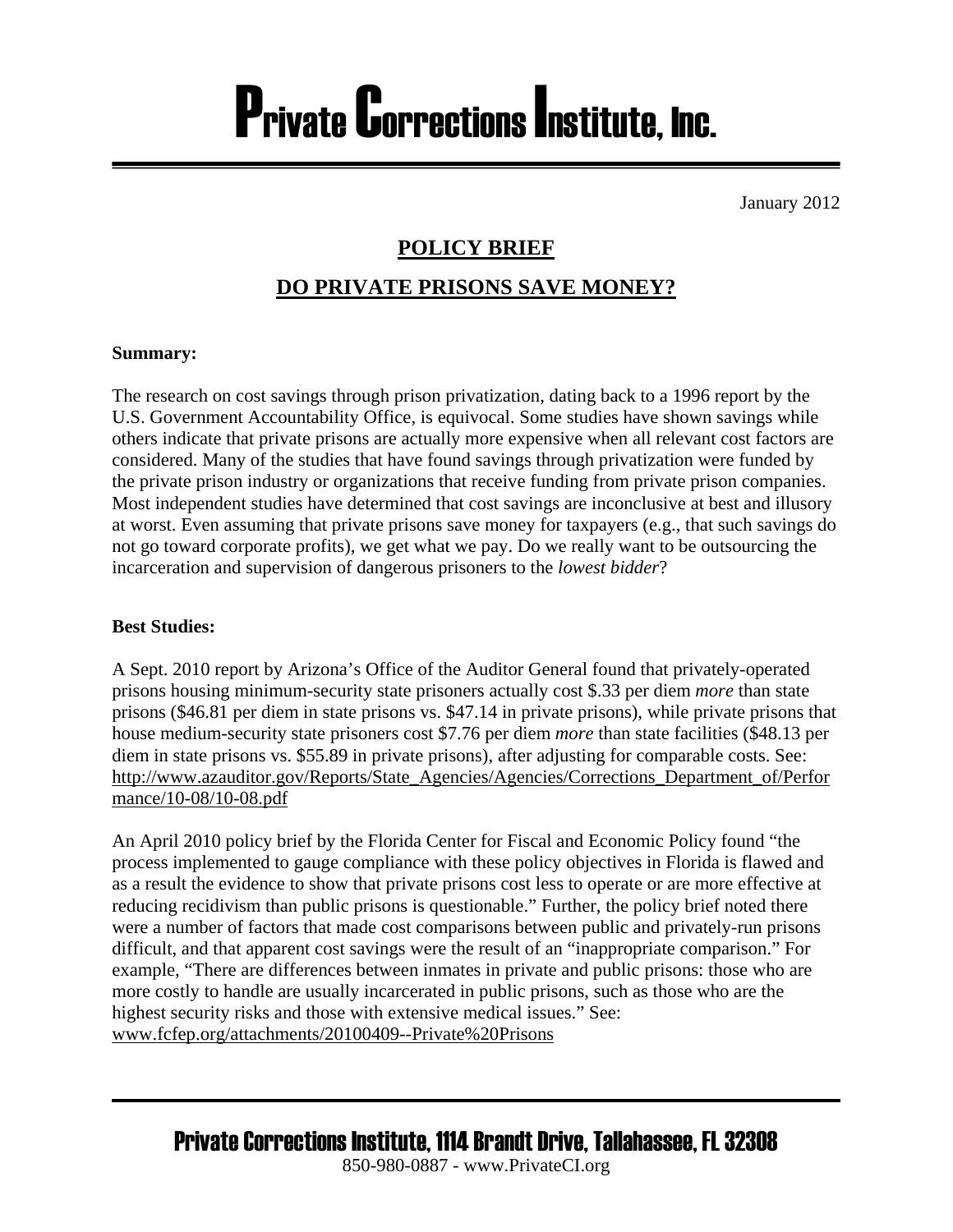A 2007 meta-analysis study by the University of Utah, Utah Criminal Justice Center, College of Social Work found that private prisons provide no particular benefit as opposed to publiclyoperated prisons, and that cost savings are not guaranteed and "appear minimal." See: <http://ucjc.law.utah.edu/wp-content/uploads/86.pdf>

### **Questionable Studies:**

Any research conducted by the Reason Foundation, a libertarian think-tank that is strongly in favor of privatization of government services, including prison privatization. The Reason Foundation has received funding from private prison companies since at least the mid-1990s. More recently, according to the Reason Foundation's "Carrying the Torch of Freedom" list of donors, private prison firm GEO Group was listed as a Platinum Level supporter while CCA was listed as a Gold Level supporter. Reason Foundation studies are not peer-reviewed, and Reason does not disclose in its research that it accepts money from private prison companies. See: [http://privateci.org/private\\_pics/Reason2009.pdf](http://privateci.org/private_pics/Reason2009.pdf)

Any studies that rely on research by disgraced former University of Florida professor Charles Thomas, who was fined \$20,000 by the Florida Commission on Ethics in 1999 because he was conducting private prison research at the same time he owned stock in private prison companies, sat on the board of Prison Realty Trust (a CCA spin-off), and was paid \$3 million by Prison Realty Trust/CCA. *Private Capitol Punishment: The Florida Model*, by Ken Kopczynski (2004). See: <http://privateci.org/book.htm>

A December 2007 Vanderbilt University study titled "Do Government Agencies Respond to Market Pressures? Evidence from Private Prisons," which was funded by both CCA and the Association for Private Correctional and Treatment Organizations (APTCTO), a trade group for private companies that provide prison services.

#### **Cost Comparison Issues:**

It is often difficult to ensure an apples-to-apples comparison of public vs. private prisons due to a number of factors. These factors include the number of prisoners housed at each type of facility who have comparable security levels, sentence lengths, medical and mental health conditions, institutional disciplinary records and other relevant characteristics.

In general, private prisons do not house maximum-security prisoners, death row prisoners, juveniles sentenced to adult prisons, or prisoners who have serious mental health or medical conditions, all of whom are more expensive to incarcerate. As the state prison system must incarcerate all such offenders, the per-diem cost for public prisons is skewed upwards while the per diem rate for private prisons is kept artificially low.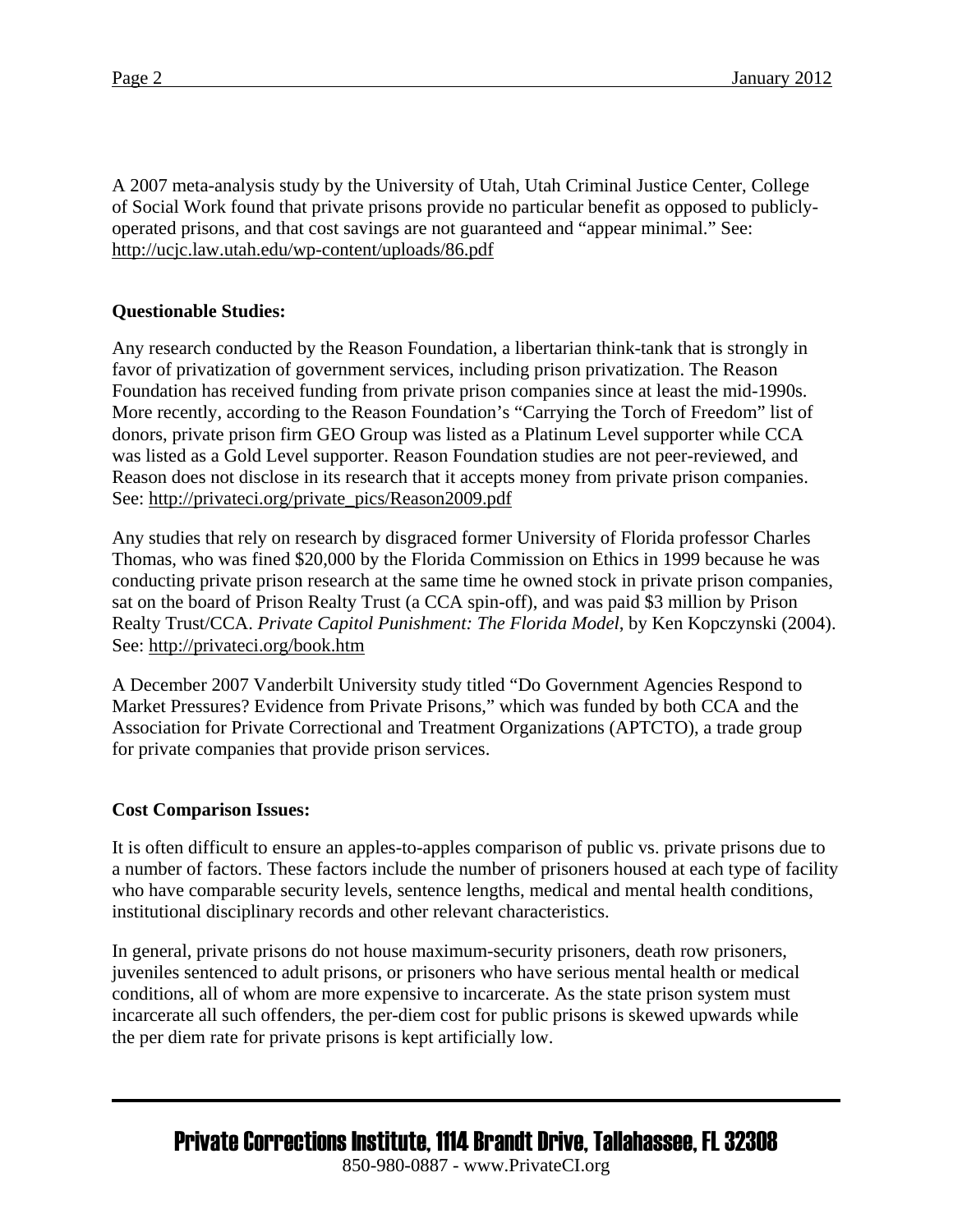For example, according to a December 2008 report by Florida's Office of Program Policy Analysis and Government Accountability (OPPAGA), the state's private prison contracts do not "assure that private prisons serve inmates with comparable medical and mental health conditions as those housed in public prisons." The OPPAGA report found that "As special needs inmates are more expensive to serve than other inmates, the difference in the populations of public and private prisons results in the state shouldering a greater proportion of the cost of housing these inmates. As a result, the requirement that the private prisons operate at 7% lower cost than state facilities is undermined." According to the OPPAGA report, private prisons in Florida house a much lower percentage of special needs prisoners with medical or mental health conditions than state prisons, except at just one privately-operated facility. See: <http://www.oppaga.state.fl.us/reports/pdf/0871rpt.pdf>

Female prisoners are also more expensive to incarcerate, usually due to increased medical costs, and few women's prisons are privately operated (in Florida, only one of five main correctional institutions housing women is run by a private company – Gadsden CI).

Further, the Department of Correction's central office has overhead expenses that often are not factored in to public vs. private prison cost comparisons. For example, the central office must still provide certain services for prisoners at private prisons, such as sentence calculation and review of grievances and disciplinary decisions, with these overhead costs being part of the per diem rate calculated for state prisons but usually not for private prisons.

These factors, as well as other costs such as monitoring and oversight of private prisons by state corrections officials, and prisoner transportation expenses, make it hard to determine what cost savings, if any, are achieved through prison privatization.

Although a 2010 OPPAGA cost comparison study found that prison privatization in Florida had resulted in savings to the state, OPPAGA had previously said in an April 2009 research memorandum that, "While significant, these cost savings estimates are subject to caveats and should be evaluated cautiously. Cost comparisons between public and private prisons require a number of adjustments because prisons differ on several factors, including size and location; facility design and age; the physical and mental health of the inmates served; inmate custody level; and the educational, vocational, behavioral, and substance abuse programs provided. Adjustments used to 'equalize' Florida's public and private prisons historically have been controversial." Further, in a 2011 report to the Senate Criminal Justice Committee, OPPAGA noted that although the state had "achieved reductions in some costs" through private prisons, "comparability issues limit the conclusiveness of cost savings analyses." See: [www.oppaga.state.fl.us/monitordocs/reports/pdf/2-8-11\\_FLCorrectional\\_Privatization.pdf](http://www.oppaga.state.fl.us/monitordocs/reports/pdf/2-8-11_FLCorrectional_Privatization.pdf)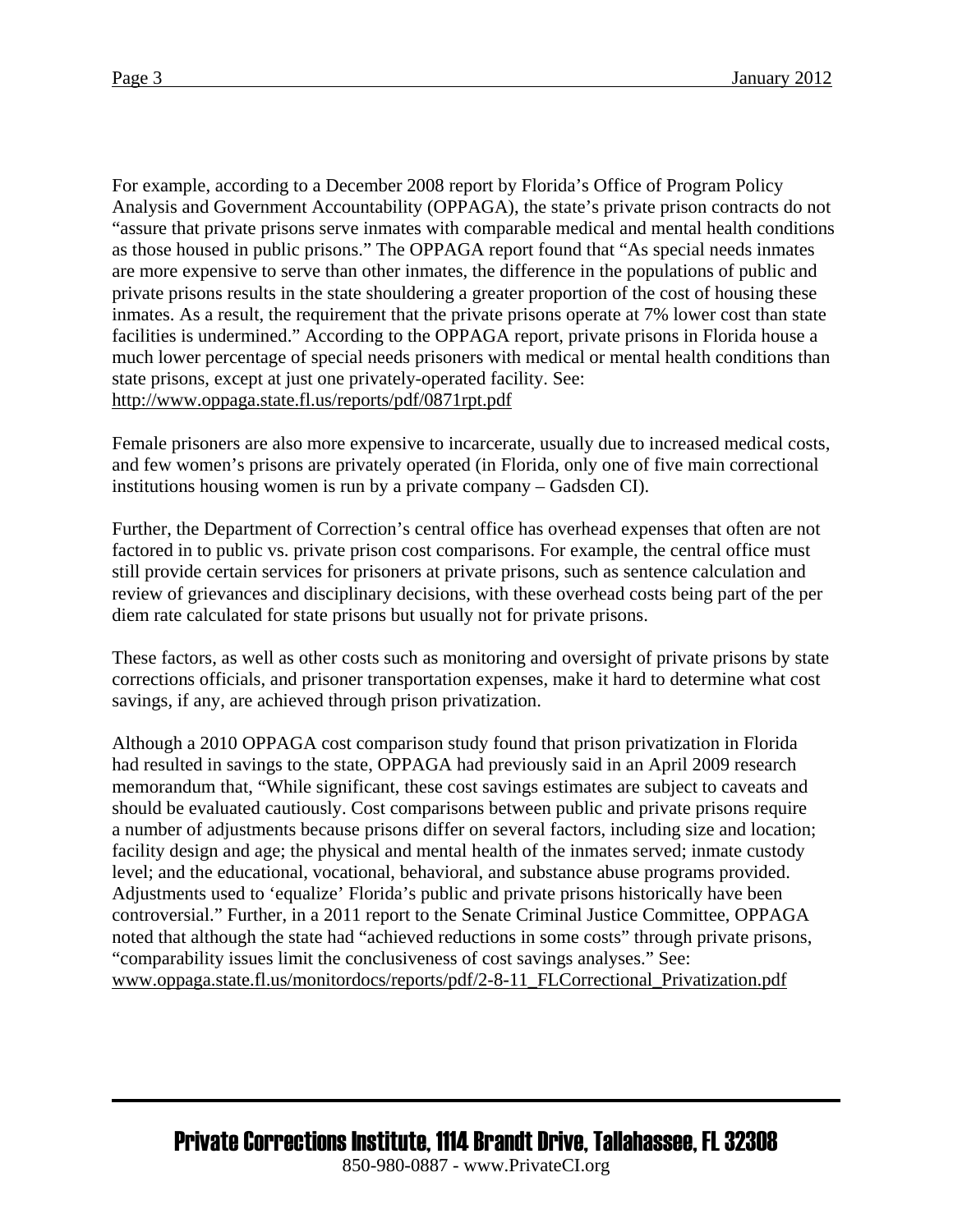### **Quotes and Findings:**

"There is a mixed bag of research out there. … It's not as black and white and cut and dried as we would like." – *CCA spokesman Steve Owen, on cost savings, quoted in a New York Times article, May 18, 2011.*

[www.nytimes.com/2011/05/19/us/19prisons.html?pagewanted=all](http://www.nytimes.com/2011/05/19/us/19prisons.html?pagewanted=all)

"There is no compelling evidence that the privatization of prisons has actually resulted in savings …. there is no definitive conclusion regarding the actual cost differences between prisons operated by [the Florida] DOC and those that are privately operated." – *Florida Center for Fiscal and Economic Policy, "Are Florida's Private Prisons Keeping Their Promise?" April 2010.* [www.fcfep.org/attachments/20100409--Private%20Prisons](http://www.fcfep.org/attachments/20100409--Private%20Prisons)

"[A]ccording to the Department's Fiscal Year 2009 Operating Per Capita Cost Report, the State paid private prisons a higher per inmate rate than it spent on equivalent services at state-operated facilities in fiscal year 2009. After adjusting state and private rates to make them more comparable, the Department's study found that rates paid to private facilities were higher for both minimum- and medium-custody beds—the two categories of beds for which the Department contracts." – *Arizona Office of the Auditor General, "Department of Corrections - Prison Population Growth," September 2010, Report No. 10-08.*

[http://www.azauditor.gov/Reports/State\\_Agencies/Agencies/Corrections\\_Department\\_of/Perfor](http://www.azauditor.gov/Reports/State_Agencies/Agencies/Corrections_Department_of/Performance/10-08/10-08.pdf) [mance/10-08/10-08.pdf](http://www.azauditor.gov/Reports/State_Agencies/Agencies/Corrections_Department_of/Performance/10-08/10-08.pdf)

"Results suggest privately managed prisons provide no clear benefit or detriment. Cost savings from privatizing prisons are not guaranteed and appear minimal. Quality of confinement is similar across privately and publicly managed systems, with publicly managed prisons delivering slightly better skills training and having slightly fewer inmate grievances." – *University of Utah, Utah Criminal Justice Center, College of Social Work, "Prison Privatization: A Meta-Analysis of Cost Effectiveness and Quality of Confinement Indicators," April 26, 2007.* <http://ucjc.law.utah.edu/wp-content/uploads/86.pdf>

"Results vary somewhat, but when inconsistencies and research errors are adjusted the savings associated with investing in private prisons appear dubious. Even minimal savings are far from guaranteed, and many studies claiming otherwise have been criticized for their methodology. The available data belies the oft-claimed economic benefits of private contracting, and points to the practice being an unreliable approach toward financial stability." – *The Sentencing Project, "Too Good to be True: Private Prisons in America," January 2012.*  [http://sentencingproject.org/doc/publications/inc\\_Too\\_Good\\_to\\_be\\_True.pdf](http://sentencingproject.org/doc/publications/inc_Too_Good_to_be_True.pdf)

# Private Corrections Institute, 1114 Brandt Drive, Tallahassee, FL 32308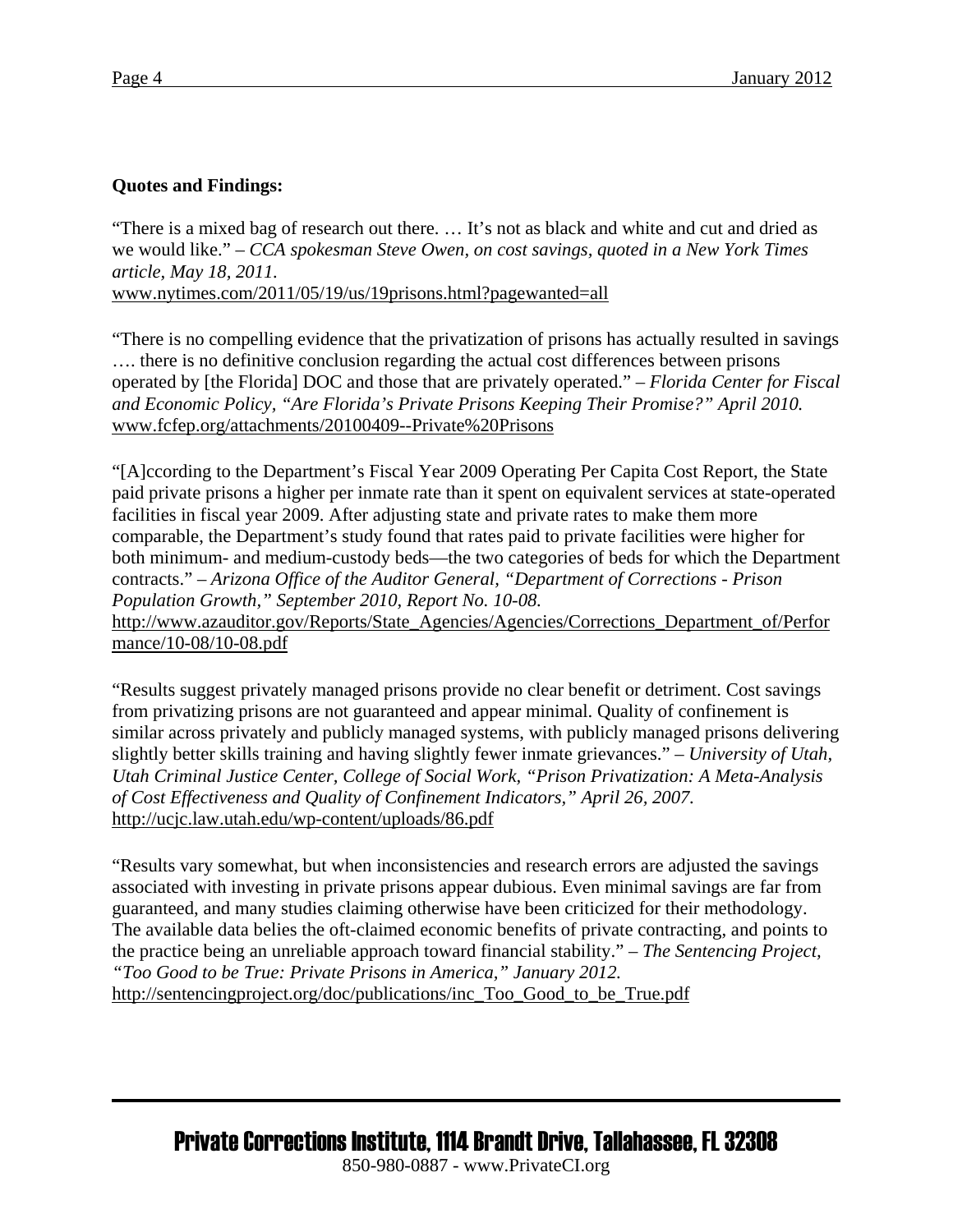"[T]he state now budgets on average about \$56 per inmate per day for each *additional* prison inmate – often referred to as overcrowding costs per inmate. By comparison, the contracted rate for ... new out of state [private] prison beds is higher, about \$63 per inmate per day." – *California Legislative Analyst's Office (LAO), in a 2007 letter to state Senator Gloria Romero*. *Cited in a Private Corrections Institute press release, May 21, 2010.*  [https://www.prisonlegalnews.org/%28S%28ou4tagii3nnjzx550fyx0p45%29%29/displayListServ](https://www.prisonlegalnews.org/%28S%28ou4tagii3nnjzx550fyx0p45%29%29/displayListServ.aspx?listid=5320&AspxAutoDetectCookieSupport=1) [.aspx?listid=5320&AspxAutoDetectCookieSupport=1](https://www.prisonlegalnews.org/%28S%28ou4tagii3nnjzx550fyx0p45%29%29/displayListServ.aspx?listid=5320&AspxAutoDetectCookieSupport=1)

"Contrasting the inaccurate per diem rate in [a 2010 report by the Reason Foundation] with the cost of housing inmates in out-of-state private prisons cannot even be considered an apples-tooranges comparison. It's more like an apples-to-fish comparison." – *Ken Kopczynski, Private Corrections Institute Director, in the same May 21, 2010 press release.*  [https://www.prisonlegalnews.org/%28S%28ou4tagii3nnjzx550fyx0p45%29%29/displayListServ](https://www.prisonlegalnews.org/%28S%28ou4tagii3nnjzx550fyx0p45%29%29/displayListServ.aspx?listid=5320&AspxAutoDetectCookieSupport=1) [.aspx?listid=5320&AspxAutoDetectCookieSupport=1](https://www.prisonlegalnews.org/%28S%28ou4tagii3nnjzx550fyx0p45%29%29/displayListServ.aspx?listid=5320&AspxAutoDetectCookieSupport=1)

"We've tried it and it did not work. In my opinion, they can't do it better for less." *– Arkansas Dept. of Correction Director Larry Norris, on cost savings through prison privatization, quoted in Arkansas News, January 13, 2006.*  <http://www.privateci.org/quotes.html>

"I've seen so many different attempts to compare the two that I don't know if there is a simple way to evaluate one versus the other." – *ACA president and Davidson County (TN) Sheriff Daron Hall, who worked for CCA in the 1990s, on comparing private vs. public prison costs.*  http://www.concordmonitor.com/article/322211/nh-officials-mull-private-prison-bids?page=0,2



 *The Private Corrections Institute (PCI) is a non-profit citizen watchdog organization that works to educate the public about the significant dangers and pitfalls associated with the privatization of correctional services. PCI maintains an online collection of news reports and other resources related to the private prison industry, and holds the position that for-profit prisons have no place in a free and democratic society. For more information: www.privateci.org.* 

Private Corrections Institute, 1114 Brandt Drive, Tallahassee, FL 32308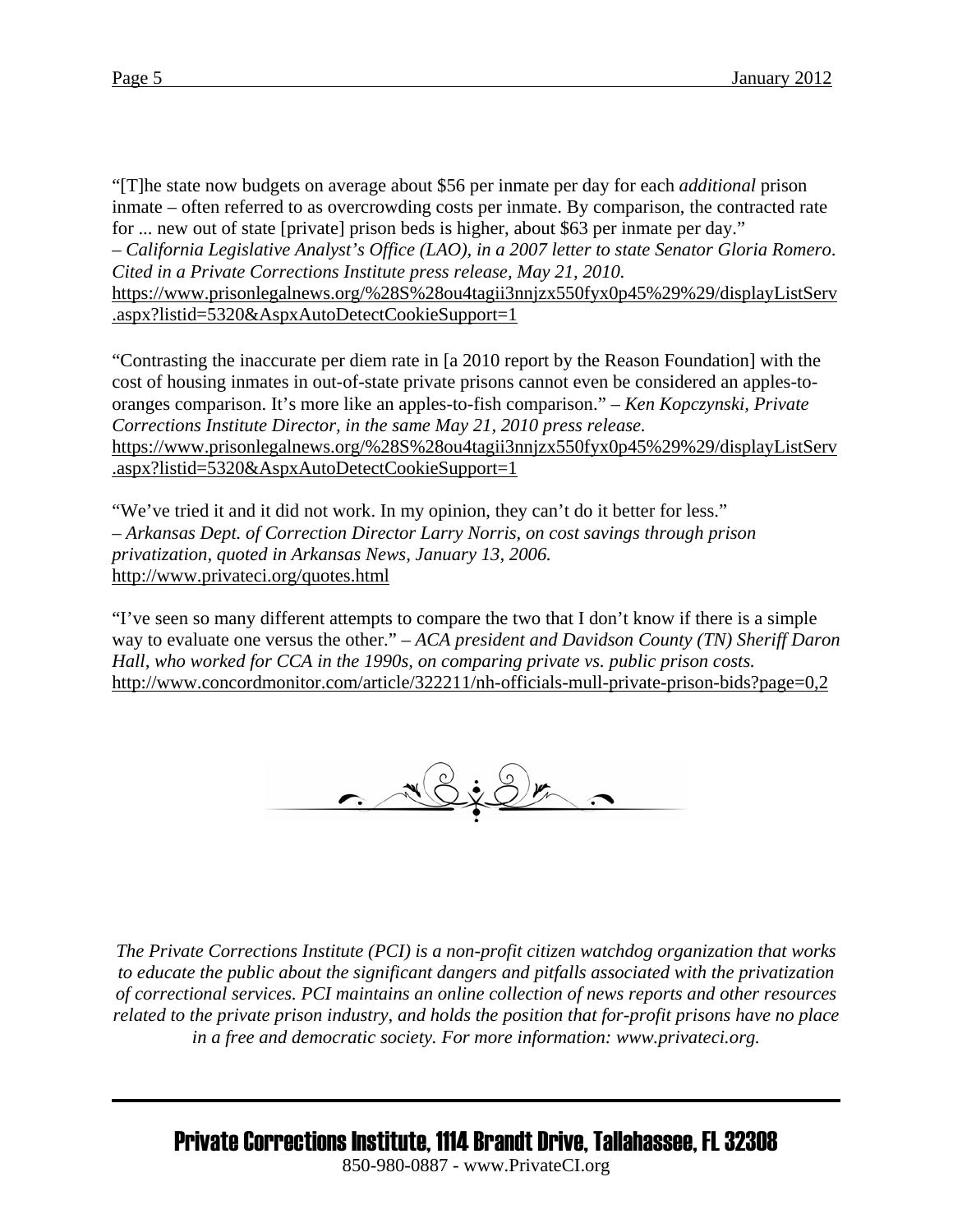# Private Corrections Institute, Inc.

### **QUICK FACTS ABOUT PRISON PRIVATIZATION**

The private prison industry has a sordid past, dating from the turn of the 20th century when inmates were handed over to private businesses under the "convict lease" system, primarily in the South. Abuses by private prison companies that used inmates for forced labor, including a high rate of prisoner deaths, led government agencies to abandon the concept of for-profit incarceration.

The industry revived in the early 1980s due largely to tough-on-crime sentencing laws and the war on drugs, which resulted in an increase in the prison population. A number of companies were formed to capitalize on the developing market for housing inmates, including the industry leader, Corrections Corp. of America (CCA), the industry's second-largest firm, GEO Group (previously known as Wackenhut Corrections), and Cornell Corrections, MTC, Civigenics and various other smaller companies. The industry expanded in the 1990s due to a crackdown on illegal immigration but has leveled off in more recent years.

Today, approximately 8% of state and federal prisoners are held in privately-operated facilities, totaling over 129,000 inmates. Government agencies contract with private prison companies for several reasons, primarily anticipated cost savings and a need for additional bed space. However, there are a number of negative factors related to private prisons that should be considered, including the following:

### **Staff Turnover Rate**

Staffing costs account for about 80% of operational expenses for prisons whether they are public or private. Thus, one of the main ways that private prison companies reduce costs to increase their profit margins is by cutting staffing expenses. This is typically done by staffing private prisons with fewer employees than in the public sector, paying lower wages, offering fewer or less costly benefits, providing less training and leaving unfilled positions vacant for extended periods of time. Due to these factors, privatized prisons tend to have much higher staff turnover rates. According to the last self-reported industry statistics from 2000, the average private prison turnover rate was 53% while the public prison turnover rate was 16%. The FY 2008 turnover rate at seven state-contracted private prisons in Texas was 90% (60% at privately-run state jails), compared with a 24% turnover rate at public prisons. Higher turnover rates lead to understaffing and less experienced staff in private prisons, which has resulted in riots, hostage situations, assaults, sexual abuse and escapes.

### **Higher Rates of Violence**

Several studies have shown that privately-operated prisons experience higher rates of inmate violence, including a 2004 article in the Federal Probation Journal that found private prisons had more than twice as many inmate-on-inmate assaults than in public prisons, and a 2001 Bureau of Justice Assistance report that found private prisons had 50% more inmate-on-inmate assaults and almost 50% more inmate-on-staff assaults than in public prisons with comparable security levels.

## 1114 Brandt Drive - Tallahassee, FL 32308